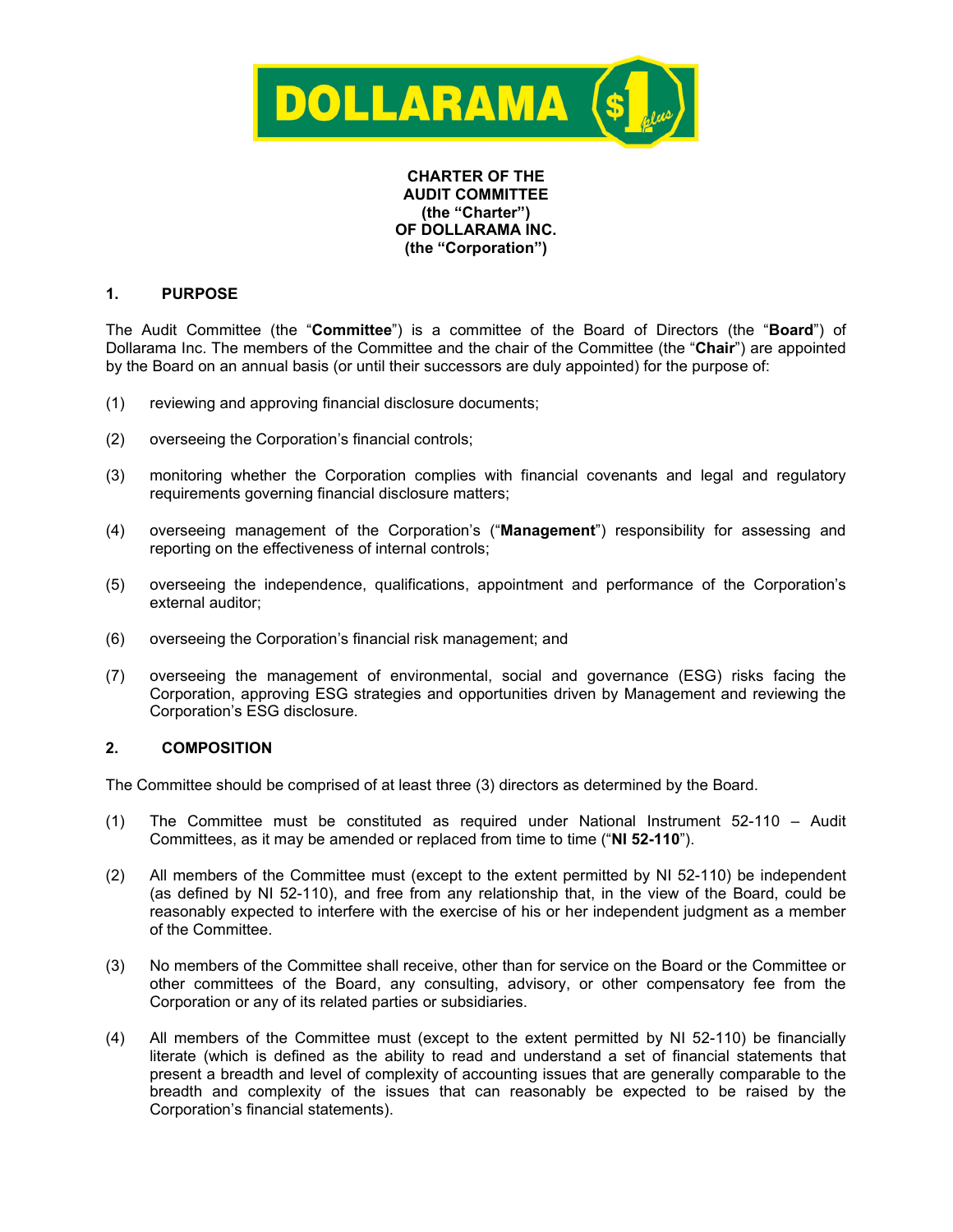(5) Any member of the Committee may be removed or replaced at any time by the Board and shall cease to be a member of the Committee on ceasing to be a director. The Board may fill vacancies on the Committee by election from among the Board. If and whenever a vacancy shall exist on the Committee, the remaining members may exercise all powers of the Committee so long as a quorum remains.

### **3. MEETING REQUIREMENTS**

- (1) The Committee should meet at least four (4) times annually or more frequently as the circumstances require. The Committee should meet within 45 days following the end of the first three financial quarters of the Corporation and shall meet within 90 days following the end of the fiscal year of the Corporation.
- (2) A quorum for the transaction of business at any meeting of the Committee shall be a majority of the members of the Committee or such greater number as the Committee shall by resolution determine. All decisions and recommendations made by the Committee shall be made by a majority vote of the members present at the meeting.
- (3) Meetings of the Committee shall be held from time to time and at such place as any member of the Committee shall determine upon 48 hours notice to each of its members. The members of the Committee may waive the requirement for notice. Each of the Chair of the Board, the Chief Executive Officer, the Chief Financial Officer, the Secretary or the external auditor shall be entitled to request that the Chair call a meeting.
- (4) The Committee may meet by telephone conference call or by any other means permitted by law or the Corporation's by-laws.
- (5) The Chair shall approve the agenda for the meetings and ensure that supporting materials are properly prepared and circulated to members with sufficient time for study by the Committee members prior to the meeting.
- (6) The minutes of the Committee meetings shall accurately record the significant discussions of and decisions made by the Committee, including all recommendations to be made by the Committee to the Board and shall be distributed to the Committee members for approval.
- (7) The Committee may ask members of Management and employees of the Corporation (including, for greater certainty, its affiliates and subsidiaries) or others (including the external auditor) to attend meetings and provide such information as the Committee requests. Members of the Committee shall have full access to information of the Corporation (including, for greater certainty, its affiliates, subsidiaries and their respective operations) and shall be permitted to discuss such information and any other matters relating to the results of operations and financial position of the Corporation with Management, employees, the external auditor and others as they consider appropriate.
- (8) The Committee or its Chair should meet at least once per year with Management and the external auditor in separate sessions to discuss any matters that the Committee or either of these groups desires to discuss privately. In addition, the Committee or its Chair should meet with the Corporation's Management quarterly in connection with the Corporation's interim financial statements.
- (9) The Committee, through its Chair, shall report to the Board on all proceedings and deliberations of the Committee at the first subsequent meeting of the Board, and at such other times and in such manner as the Board may require or as the Committee in its discretion may consider advisable.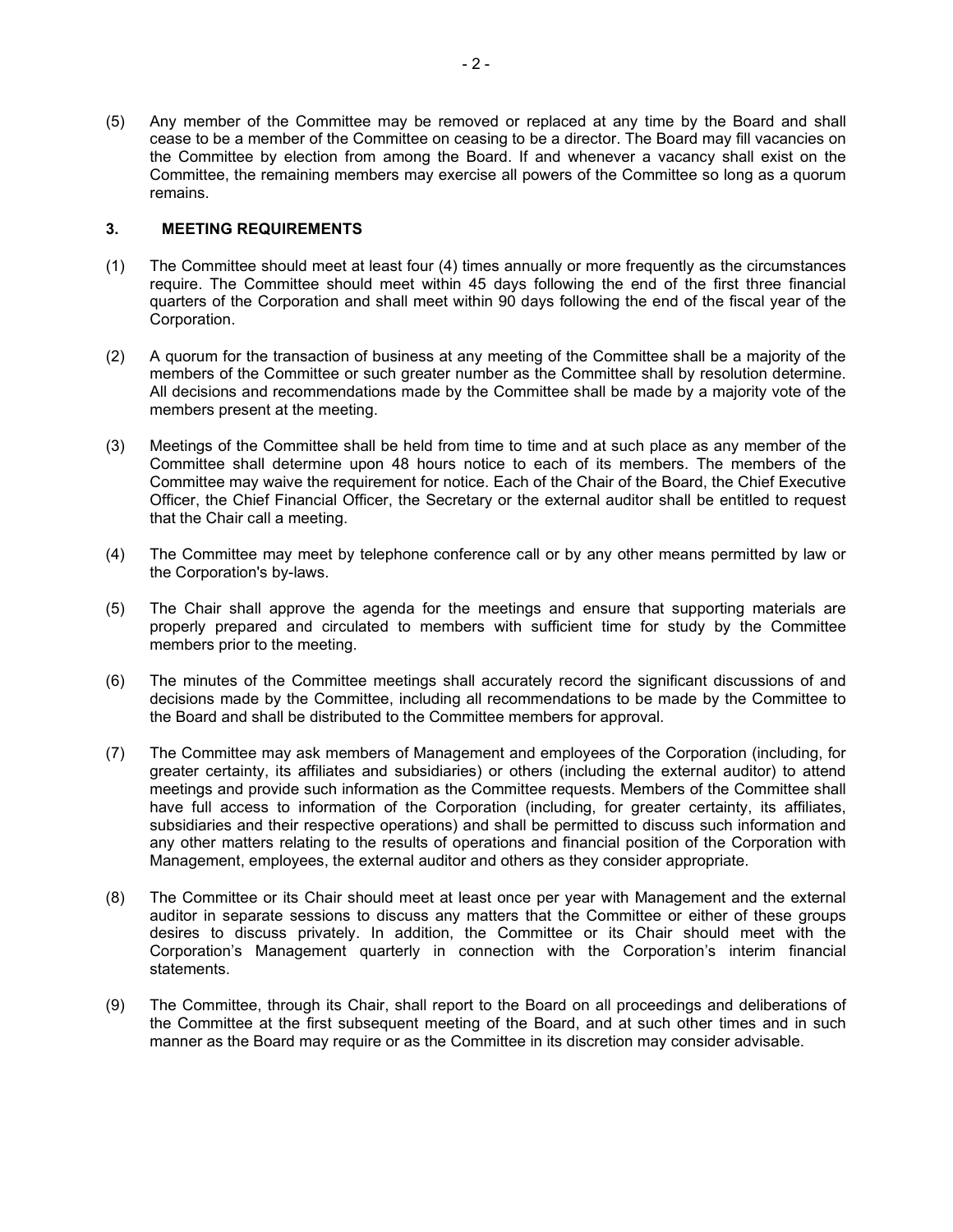### **4. RESPONSIBILITIES AND DUTIES**

As part of its function in assisting the Board in fulfilling its oversight responsibilities (and without limiting the generality of the Committee's role), the Committee will have the power and authority to:

#### **A. Financial Disclosure**

- (1) Review, approve and recommend for Board approval the Corporation's interim financial statements, including any certification, report, opinion or review rendered by the external auditor and the related Management's Discussion & Analysis and press release.
- (2) Review, approve and recommend for Board approval the Corporation's annual financial statements, including any certification, report, opinion or review rendered by the external auditor, the annual information form, and the related Management's Discussion & Analysis and press release.
- (3) Review and approve any other press releases that contain financial information and such other financial information of the Corporation provided to the public or any governmental body as the Committee requires.
- (4) Satisfy itself that adequate procedures have been put in place by Management for the review of the Corporation's public disclosure of financial information extracted or derived from the Corporation's financial statements and the related Management's Discussion & Analysis.
- (5) Review any litigation, claim or other contingency and any regulatory or accounting initiatives that could have a material effect upon the financial position or operating results of the Corporation and the appropriateness of the disclosure thereof in the documents reviewed by the Committee.
- (6) Receive periodically Management reports assessing the adequacy and effectiveness of the Corporation's disclosure controls and procedures.

### **B. Internal Control**

- (1) Review Management's process to identify and manage the significant risks associated with the activities of the Corporation.
- (2) Review the effectiveness of the internal control systems for monitoring compliance with laws and regulations.
- (3) Have the authority to communicate directly with the internal auditor.
- (4) Receive periodical Management reports assessing the adequacy and effectiveness of the Corporation's internal control systems.
- (5) Assess the overall effectiveness of the internal control and risk management frameworks through discussions with Management and the external auditor and assess whether recommendations made by the external auditor have been implemented by Management.

#### **C. Relationship with the External Auditor**

- (1) Recommend to the Board the selection of the external auditor and the fees and other compensation to be paid to the external auditor.
- (2) Have the authority to communicate directly with the external auditor and arrange for the external auditor to be available to the Committee and the Board as needed.
- (3) Advise the external auditor that it is required to report to the Committee, and not to Management.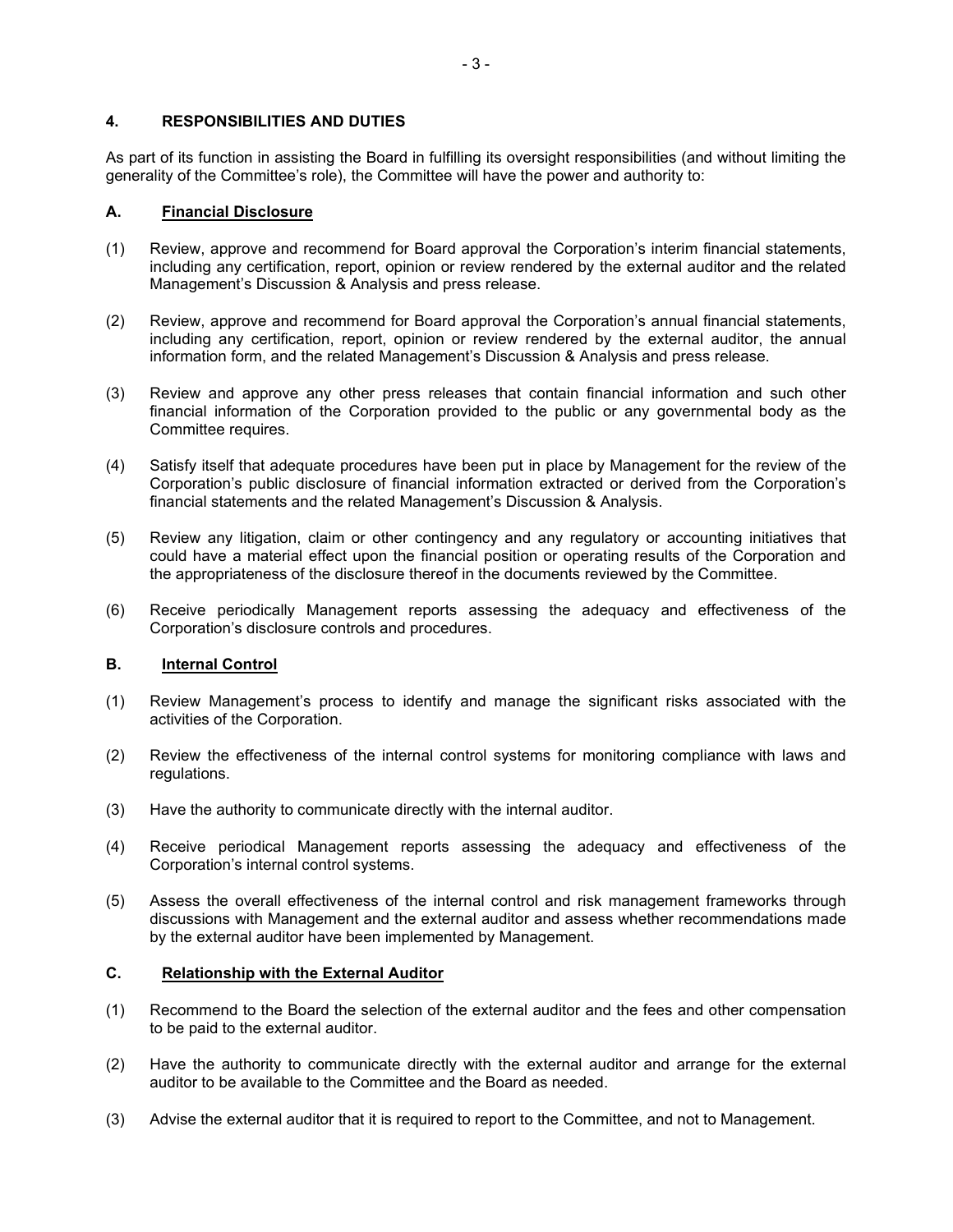- (4) Monitor the relationship between Management and the external auditor, including reviewing any Management letters or other reports of the external auditor, discussing any material differences of opinion between Management and the external auditor and resolving disagreements between the external auditor and Management.
- (5) If considered appropriate, establish separate systems of reporting to the Committee by each of management and the external auditor.
- (6) Review and discuss on an annual basis with the external auditor all significant relationships they have with the Corporation, Management or employees that might interfere with the independence of the external auditor.
- (7) Pre-approve all non-audit services (or delegate such pre-approval, as the Committee may determine and as permitted by applicable securities laws) to be provided by the external auditor.
- (8) Review the performance of the external auditor and recommend any discharge of the external auditor when the Committee determines that circumstances warrant.
- (9) Periodically consult with the external auditor out of the presence of Management about (a) any significant risks or exposures facing the Corporation, (b) internal controls and other steps that Management has taken to control such risks, and (c) the fullness and accuracy of the financial statements of the Corporation, including the adequacy of internal controls to expose any payments, transactions or procedures that might be deemed illegal or otherwise improper.
- (10) Review and approve any proposed hiring of current or former partners or employees of the current (and any former) external auditor of the Corporation.

### **D. Audit Process**

- (1) Review the scope, plan and results of the external auditor's audit and reviews, including the auditor's engagement letter, the post-audit management letter, if any, and the form of the audit report. The Committee may authorize the external auditor to perform supplemental reviews, audits or other work as deemed desirable.
- (2) Following completion of the annual audit and quarterly reviews, review separately with each of Management and the external auditor any significant changes to planned procedures, any difficulties encountered during the course of the audit and, if applicable, reviews, including any restrictions on the scope of work or access to required information and the cooperation that the external auditor received during the course of the audit and, if applicable, reviews.
- (3) Review any significant disagreements among Management and the external auditor in connection with the preparation of the financial statements.
- (4) Where there are significant unsettled issues between Management and the external auditor that do not affect the audited financial statements, the Committee shall seek to ensure that there is an agreed course of action leading to the resolution of such matters.
- (5) Review with the external auditor and Management significant findings and the extent to which changes or improvements in financial or accounting practices, as approved by the Committee, have been implemented.
- (6) Review the system in place to seek to ensure that the financial statements, Management's Discussion & Analysis and other financial information disseminated to regulatory authorities and the public satisfy applicable requirements.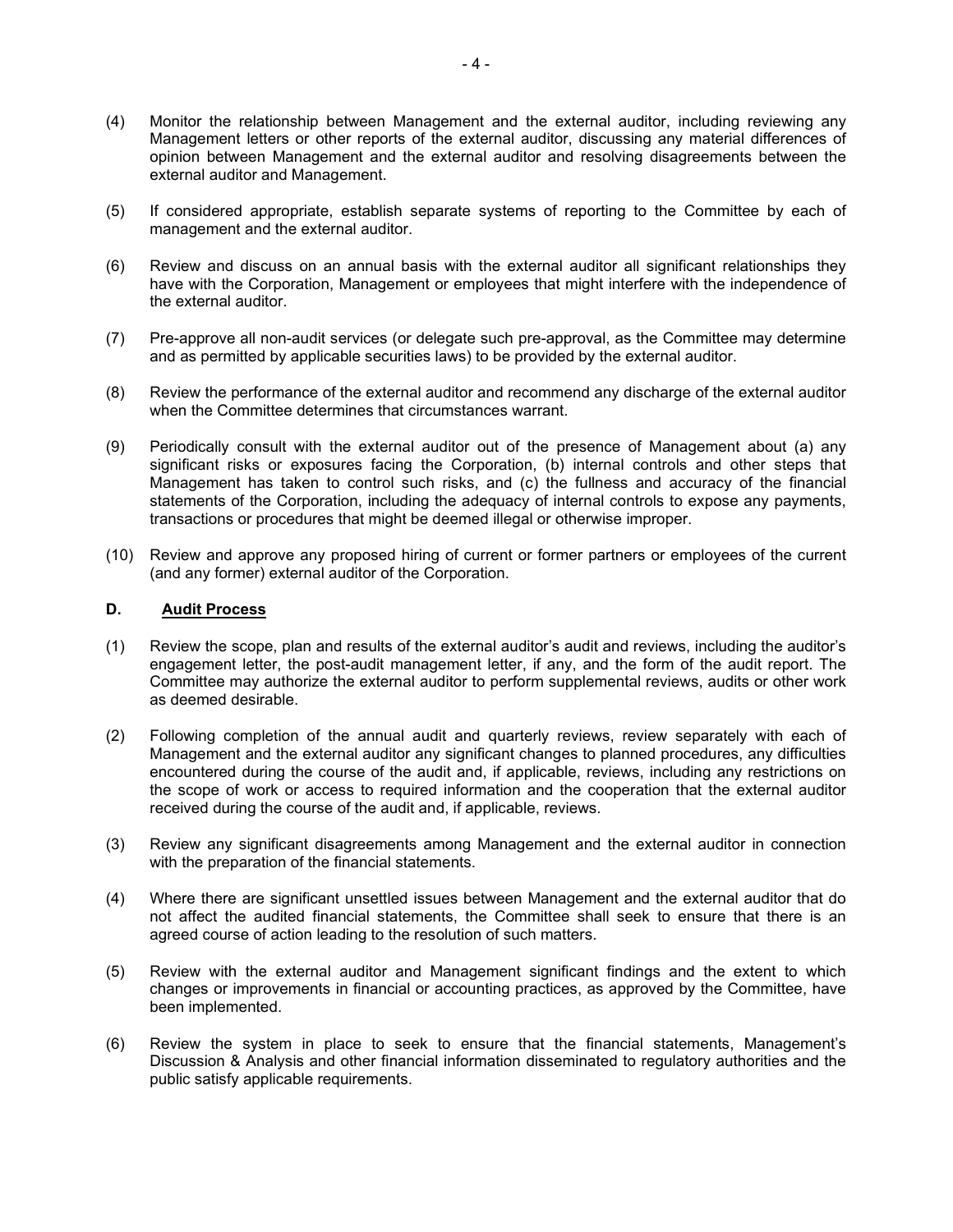## **E. Financial Reporting Processes**

- (1) Review the integrity of the Corporation's financial reporting processes, both internal and external, in consultation with the external auditor.
- (2) Periodically consider the need for an internal audit function, if not present.
- (3) Review all material balance sheet issues, material contingent obligations and material related party transactions.
- (4) Review with Management and the external auditor the Corporation's accounting policies and any changes that are proposed to be made thereto, including all critical accounting policies and practices used, any alternative treatments of financial information that have been discussed with Management, the ramification of their use and the external auditor's preferred treatment and any other material communications with Management with respect thereto. Review the disclosure and impact of contingencies and the reasonableness of the provisions, reserves and estimates that may have a material impact on financial reporting.

### **F. General**

- (1) Receive quarterly reports from Management on risks facing the Corporation, including risks related to ESG matters, with a focus on operations and supply chain management risks, and assess the adequacy and effectiveness of Management's ability to monitor, manage and mitigate these risks.
- (2) Receive quarterly reports from Management on ESG-related opportunities and other issues and assess the appropriateness, both in terms of relevance to the Corporation and timing, for Management to pursue such opportunities.
- (3) Review the Corporation's ESG disclosure, including its ESG report, and make recommendations to the Board in that regard.
- (4) Oversee the management of significant and emerging information technology (IT) risks, including cybersecurity, and periodically receive reports from management on major IT projects and the implementation and effectiveness of related risk management programs. These reports should include any relevant information to allow the Committee to make informed judgments on trends and significant exposure to IT risks.
- (5) Review, approve and recommend for Board approval all related-party transactions, including any renewal thereof.
- (6) Inform the Board of matters that may significantly impact on the financial condition or affairs of the business.
- (7) Respond to requests by the Board with respect to the functions and activities that the Board requests the Committee to perform.
- (8) Periodically review and discuss with the nominating and governance committee of the Board the adequacy of the Committee mandate.
- (9) Periodically review this Charter and, if the Committee deems appropriate, recommend to the Board changes to this Charter.
- (10) Review the public disclosure regarding the Committee required from time to time by NI 52-110.
- (11) Review and discuss, on an annual basis, with the external auditor all significant relationships they have with the Corporation to assess their independence.